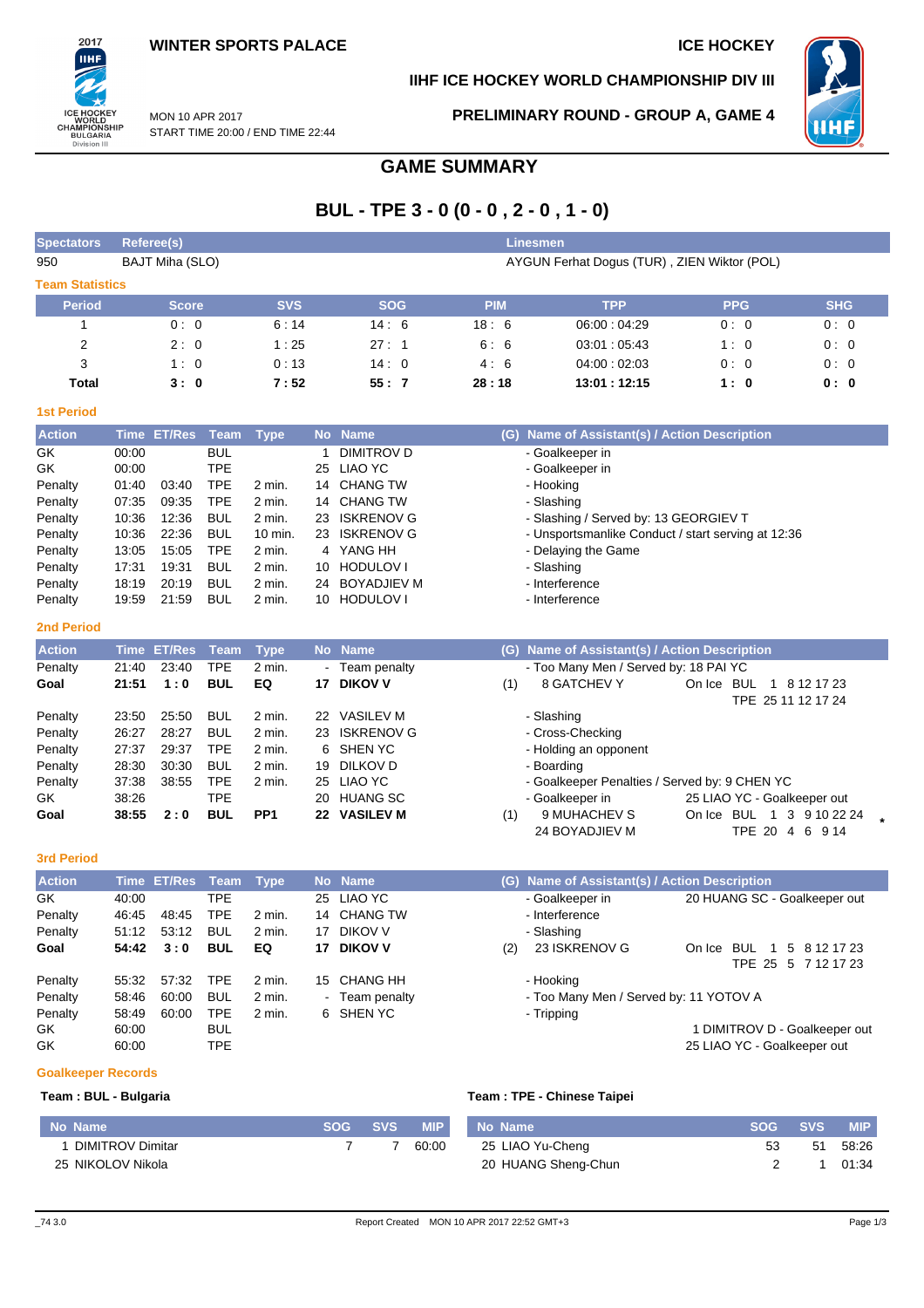



MON 10 APR 2017 START TIME 20:00 / END TIME 22:44

# **IIHF ICE HOCKEY WORLD CHAMPIONSHIP DIV III**



**PRELIMINARY ROUND - GROUP A, GAME 4**

| <b>Game Statistics</b> |  |  |  |  |  |  |  |  |
|------------------------|--|--|--|--|--|--|--|--|
| Team : BUL (red)       |  |  |  |  |  |  |  |  |

|                    | Head Coach: CUOMO Daniel  |    |          |          |                |          |     |          |       |                |                | Shots on Goal  |                        |             |
|--------------------|---------------------------|----|----------|----------|----------------|----------|-----|----------|-------|----------------|----------------|----------------|------------------------|-------------|
| No Pos             | <b>Name</b>               | G. | Α        | P        | <b>PIM</b>     | $FO+$    | FO- | $FO+/-$  | FO%   |                | $\overline{2}$ | 3 <sup>1</sup> | <b>OT</b><br><b>TS</b> | $+/-$       |
| 3 D                | VASILEV Vasiliy +A        | 0  | $\Omega$ | 0        | 0              | 0        | 0   | 0        | 0.00  | 4              | 9              | 4              | 17                     | $\mathbf 0$ |
| 10 F               | <b>HODULOV</b> Ivan       | 0  | 0        | 0        | 4              | 0        |     | $-1$     | 0.00  | 1              |                | 0              | 2                      | 0           |
| F<br>16            | <b>NIKOLOV Martin</b>     | 0  | $\Omega$ | 0        | 0              | 2        | 3   | -1       | 40.00 | 2              |                |                | 4                      | $\mathbf 0$ |
| $\mathsf{F}$<br>19 | <b>DILKOV Daniel</b>      | 0  | $\Omega$ | 0        | $\overline{2}$ | 9        |     | 2        | 56.25 | 1              | $\mathbf 0$    |                | 2                      | $\mathbf 0$ |
| 24 F               | BOYADJIEV Martin +C       | 0  |          |          | 2              | 0        | 0   | $\Omega$ | 0.00  | $\overline{2}$ | 3              | $\Omega$       | 5                      | $\pmb{0}$   |
| 4 D                | <b>CVETANOV Cvetan</b>    | 0  | 0        | 0        | 0              | 0        | 0   | 0        | 0.00  | 1              | 1              |                | 3                      | 0           |
| 7 D                | GYUROV Martin +A          | 0  | 0        | 0        | 0              | 0        | 0   | 0        | 0.00  | 0              | 1              | 0              |                        | 0           |
| F<br>9             | <b>MUHACHEV Stanislav</b> | 0  |          |          | $\mathbf 0$    | 12       |     | 5        | 63.16 | 0              | $\overline{2}$ | $\Omega$       | 2                      | $\mathbf 0$ |
| $\mathsf{F}$<br>11 | <b>YOTOV Alexei</b>       | 0  | 0        | 0        | 0              | 1        | 3   | $-2$     | 25.00 |                | 3              |                | 5                      | $\pmb{0}$   |
| 22 F               | <b>VASILEV Miroslav</b>   | 1  | 0        |          | $\overline{2}$ | 4        | 3   | 1        | 57.14 | $\overline{2}$ | 1              |                | 4                      | $\mathbf 0$ |
| 5 D                | <b>MLADENOV Reymand</b>   | 0  | $\Omega$ | $\Omega$ | 0              | 0        | 0   | $\Omega$ | 0.00  | 0              | 0              |                |                        | $+1$        |
| F<br>8             | <b>GATCHEV Yanaki</b>     | 0  |          |          | 0              | 0        | 0   | 0        | 0.00  | 0              | 1              | 0              |                        | $+2$        |
| 12 D               | <b>GEORGIEV Ivaylo</b>    | 0  | $\Omega$ | 0        | 0              | 0        | 0   | 0        | 0.00  | 0              | $\mathbf 0$    | $\Omega$       | 0                      | $+2$        |
| 17 F               | DIKOV Veselin (BP)        | 2  | $\Omega$ | 2        | $\overline{2}$ | 10       | 7   | 3        | 58.82 | 0              | $\overline{2}$ | 3              | 5                      | $+2$        |
| 23 F               | <b>ISKRENOV Georgi</b>    | 0  |          |          | 14             | 0        | 0   | $\Omega$ | 0.00  | $\mathbf 0$    | $\overline{2}$ |                | 3                      | $+2$        |
| 6 D                | <b>STOILOV Aleks</b>      | 0  | 0        | 0        | 0              | 0        | 0   | 0        | 0.00  | 0              | 0              | 0              | 0                      | $\mathbf 0$ |
| 13 F               | <b>GEORGIEV Tomislav</b>  | 0  | 0        | $\Omega$ | 0              | 0        | 0   | $\Omega$ | 0.00  | 0              | $\Omega$       | 0              | 0                      | 0           |
| 18 D               | <b>TSITSELKOV Georgi</b>  | 0  | 0        | 0        | 0              | $\Omega$ | 0   | $\Omega$ | 0.00  | 0              | 0              | 0              | 0                      | 0           |
| GK<br>1            | <b>DIMITROV Dimitar</b>   | 0  | 0        | 0        | 0              |          |     |          |       |                | $\mathbf 0$    | 0              | 0                      |             |
| 25 GK              | NIKOLOV Nikola            | 0  | $\Omega$ | $\Omega$ | $\Omega$       |          |     |          |       | $\Omega$       | $\Omega$       | 0              | $\Omega$               |             |
| <b>Total</b>       |                           | 3  | 4        | 7        | 26             | 38       | 31  | 7        | 55.07 | 14             | 27             | 14             | 55                     |             |

| Team : TPE (white) |                              |   |          |             |                |                |          |          |        |   |                      |   |           |           |       |
|--------------------|------------------------------|---|----------|-------------|----------------|----------------|----------|----------|--------|---|----------------------|---|-----------|-----------|-------|
|                    | Head Coach: LANG Ryan Conrad |   |          |             |                |                |          |          |        |   | <b>Shots on Goal</b> |   |           |           |       |
| <b>No Pos</b>      | <b>Name</b>                  | G | Α        | P           | <b>PIM</b>     | $FO+$          | FO-      | $FO+/-$  | FO%    |   | $\overline{2}$       | 3 | <b>OT</b> | <b>TS</b> | $+/-$ |
| 4 F                | YANG Hsiao-Hao +A            | 0 | 0        | 0           | 2              | 1              | 0        | 1        | 100.00 | 2 | 0                    | 0 |           | 2         | 0     |
| F<br>6             | SHEN Yen-Chin +C             | 0 | 0        | 0           | 4              | 12             | 13       | $-1$     | 48.00  | 3 | 0                    | 0 |           | 3         | 0     |
| F<br>9             | CHEN Yen-Chih                | 0 | 0        | 0           | 0              | 0              | 0        | 0        | 0.00   | 0 | 0                    | 0 |           | 0         | 0     |
| F<br>10            | WEI Yu-Ku                    | 0 | 0        | 0           | 0              | 6              | 4        | 2        | 60.00  | 0 | 0                    | 0 |           | 0         | 0     |
| 14 D               | <b>CHANG Tse-Wei</b>         | 0 | $\Omega$ | 0           | 6              | 0              | $\Omega$ | $\Omega$ | 0.00   | 0 | 0                    | 0 |           | 0         | 0     |
| 3 D                | TANG Yi-Cheng                | 0 | 0        | 0           | 0              | 0              | 0        | 0        | 0.00   | 0 | 0                    | 0 |           | 0         | 0     |
| F<br>8             | LIN Tzu-Chieh                | 0 | 0        | 0           | 0              | 8              |          | 1        | 53.33  | 1 | 0                    | 0 |           |           | 0     |
| D<br>15            | CHANG Hsing-Han +A           | 0 | 0        | 0           | $\overline{2}$ | 0              | 0        | 0        | 0.00   | 0 | 0                    | 0 |           | 0         | 0     |
| F<br>18            | PAI Yu-Chi                   | 0 | 0        | 0           | 0              | 0              |          | -1       | 0.00   | 0 | 0                    | 0 |           | 0         | 0     |
| 22 F               | <b>TSENG Ha-Ting</b>         | 0 | $\Omega$ | 0           | 0              | $\mathbf 0$    | 3        | $-3$     | 0.00   | 0 |                      | 0 |           | 1         | 0     |
| 5<br>D             | CHANG Han-Yuan               | 0 | 0        | 0           | 0              | 0              |          | $-1$     | 0.00   | 0 | 0                    | 0 |           | 0         | -1    |
| D<br>11            | <b>HUANG Sheng-Chieh</b>     | 0 | 0        | 0           | 0              | 0              | 0        | 0        | 0.00   | 0 | 0                    | 0 |           | 0         | $-1$  |
| 12 F               | YANG Cheng-Yu                | 0 | $\Omega$ | 0           | 0              | $\overline{2}$ | 0        | 2        | 100.00 | 0 | 0                    | 0 |           | 0         | $-2$  |
| 17 F               | <b>HSU Meng-Che</b>          | 0 | 0        | 0           | 0              | 0              | 0        | 0        | 0.00   | 0 | 0                    | 0 |           | 0         | $-2$  |
| 24 F               | <b>TANG Tzu-Yi</b>           | 0 | $\Omega$ | $\Omega$    | $\Omega$       | $\overline{2}$ | 3        | $-1$     | 40.00  | 0 | $\Omega$             | 0 |           | $\Omega$  | $-1$  |
| 2 F                | YANG Hsiao-Yi                | 0 | 0        | 0           | 0              | 0              | 0        | 0        | 0.00   | 0 | 0                    | 0 |           | 0         | 0     |
| F<br>7             | CHANG Kai-Tai                | 0 | 0        | 0           | 0              | 0              | 0        | 0        | 0.00   | 0 | 0                    | 0 |           | 0         | $-1$  |
| F<br>23            | WEI Yu-Chieh                 | 0 | $\Omega$ | 0           | 0              | $\Omega$       | 6        | -6       | 0.00   | 0 | 0                    | 0 |           | 0         | $-1$  |
| GK<br>20           | <b>HUANG Sheng-Chun</b>      | 0 | 0        | 0           | 0              |                |          |          |        | 0 | 0                    | 0 |           | 0         |       |
| 25 GK              | LIAO Yu-Cheng (BP)           | 0 | $\Omega$ | $\mathbf 0$ | $\overline{2}$ |                |          |          |        | 0 | 0                    | 0 |           | 0         |       |
| <b>Total</b>       |                              | 0 | 0        | 0           | 16             | 31             | 38       | -7       | 44.93  | 6 |                      | 0 |           | 7         |       |